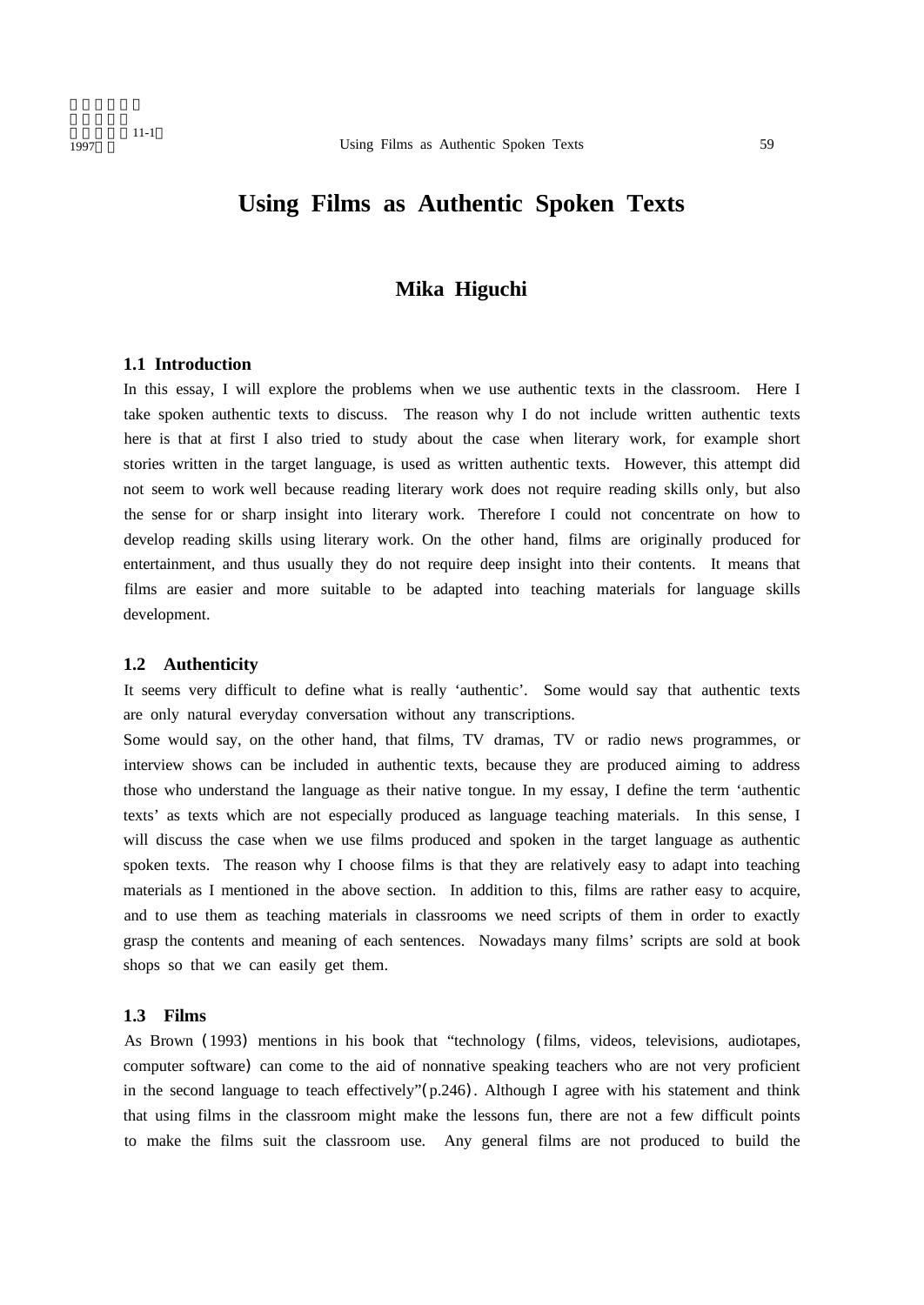language learners' listening skills. This means that films cannot be teaching materials without any extra devices. Therefore teachers who are trying to use a film have to make some adaptations, which will be a hard task and I will talk about this issue in a later section.

## **1.4 Fluency**

What we can expect the most from using films as authentic texts is that the learners will develop their fluency in listening. When we use coursebooks for listening skills, the main focus is mostly on accuracy. Accuracy is indeed a very important aspect in learning the second language. However, on the other hand, Brown (1993) points out that "fluency and accuracy are seen as complementary principles underlying communicative techniques. At times fluency may have to take on more importance than accuracy in order to keep learners meaningfully engaged in language use" (p.245). McCarthy and Carter (1995) also state that "in informal spoken data that they have collected, speakers' grammatical choice has less to do with tense in a strict sense, and more to do with modality, enabling speakers to give more emphasis to the overall content of the message than to the authority, or certainty, or the precise words with which it was uttered"  $(p.212)$ . These reports show that language learners should be trained to develop fluency in listening for the sake of obtaining the ability of smooth communication in the target language. Films as authentic texts are suitable for this kind of practice because the characters are continuously sending messages to the audience or the learners; these receivers need not catch every word they are speaking, but need to understand and retain the overall content in their heads, even if several words go out of memory instantly.

# **1.5 Procedural knowledge**

Johnson (1994) presents two types of knowledge: DK (declarative knowledge, which means knowledge about), and PK (procedural knowledge, which means knowledge how to). He says that "for tasks such as spontaneous conversation where immediate access to knowledge is required, PK is important" (p.122). It is obvious that students cannot take part in the conversations in a film; they can only watch and hear it. However, they have to understand the overall content spontaneously to follow the story. It can be seen that students are involved in pseudo-real conversation, or quoting Brown's expression, to watch and hear a film resembles being "encouraged to deal with unrehearsed situations" (1993: 245). In this respect, using authentic texts can help learners to obtain PK.

# **2.1 Facets of mentality and ability in language learning**

When films are used as texts, it must be difficult for learners to follow because those spoken texts are so similar to real-world situations. Hence using films as authentic texts in the classroom requires of the participants both mental facets and the ability to acquire the second language at a higher level. Firstly I will consider the mental facets concerning language learning.

## **2.2 Motivation**

There are several categories of motivation proposed by researchers. Johns (1991), who plans and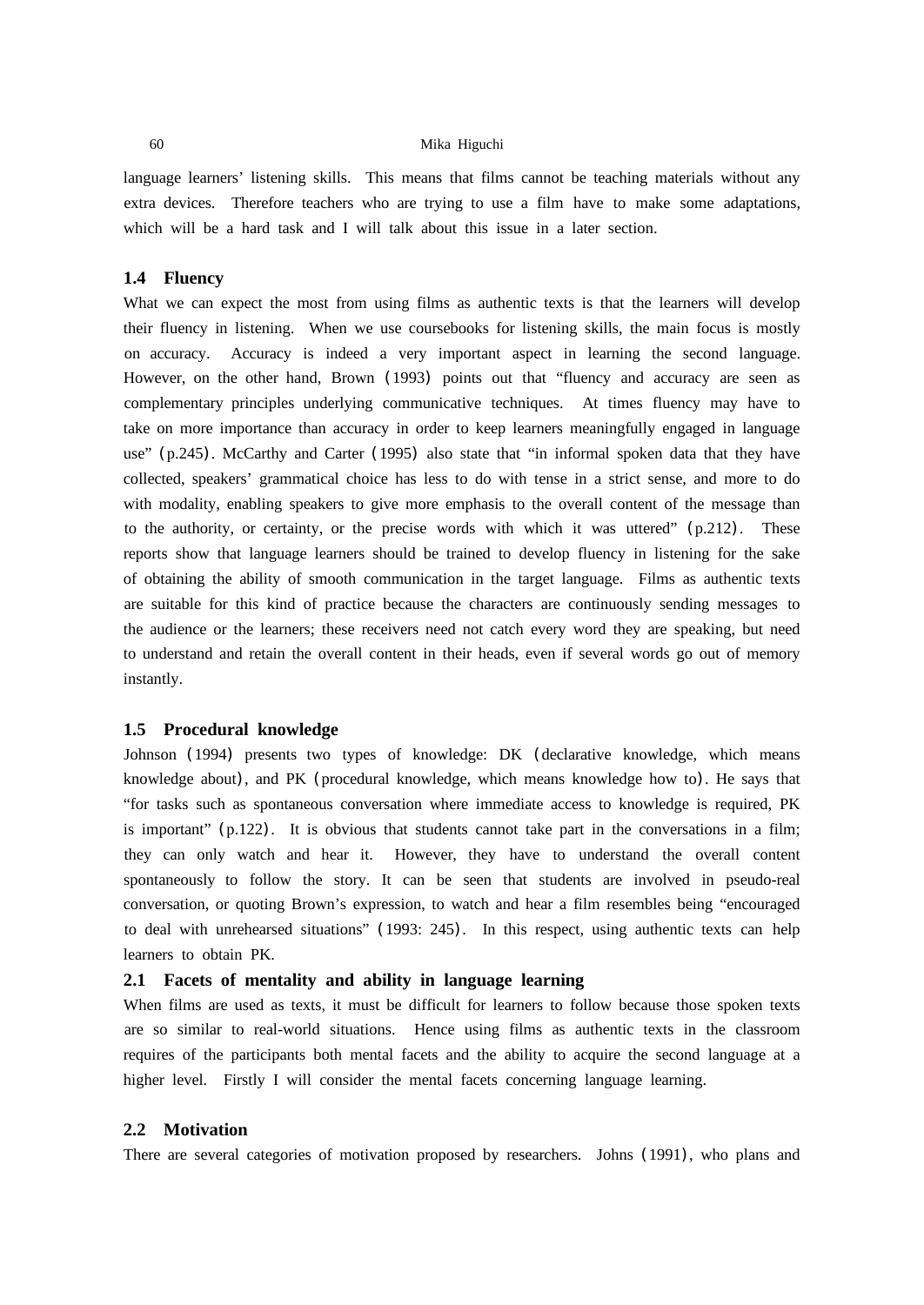carries out a DDL (data-driven learning) approach successfully says that his way of teaching may work well for the students who are "intelligent, sophisticated, and well-motivated" (p.12). Using films in the classroom is not such a difficult task as his DDL, where he teaches "by stimulating student questions and by doing linguistic research in the classroom on a cooperative basis" (p.12). However, every sentence spoken in a film can be seen as raw data which the students have to deal with, so they are also required to have nearly the same ability as DDL students.

# **2.3 Ausubel's six needs**

Brown quotes six needs undergirding the construct of motivation proposed by Ausubel. These needs make up motivation and motivation will lead the learners to such a desirable condition as Johns suggests. Ausubel states six needs: (1)exploration, (2) manipulation, (3)activity,  $(4)$  stimulation,  $(5)$  knowledge, and  $(6)$  ego enhancement (cited in Brown, p.152-3). When these six needs spring from students' minds, they aim for a higher level of second language competence, and then the use of authentic texts will work well. Still, it seems that few students own and feel such needs. To arouse such needs from students' minds may be one of the language teachers' most important tasks.

# **2.4 Intrinsic and extrinsic motivation**

Brown (1993) cites a claim by Maslow, where he presents two types of motivations, intrinsic and extrinsic. Deci explains in detail about intrinsic motivation:

Intrinsically motivated activities are ones for which there is no apparent reward except the activity itself. People seem to engage in the activities for their own sake and not because they lead to an extrinsic reward... Intrinsically motivated behaviours are aimed at bringing about certain internally rewarding consequences, namely, feeling of *competence* and *self-determination.* (cited in Brown, pp.155-6)

Brown explains about the other motivation in which "extrinsically motivated behaviours ... are carried out in anticipation of a reward from outside and beyond the self" (p.155-6). As Maslow says, intrinsic motivation is clearly superior to extrinsic. Ausubel's six needs underlie this claim. However, practically, most of the learners' motivation seems to be extrinsic because the second language is taught at schools and good ability in foreign language sometimes gives a good post in one's occupation. This is quite true in Japan.

#### **2.5 Instrumental and integrative motivations**

Brown (1993) also cites the research by Gardner and Lambert. In their research, they found two types of motivations: instrumental and integrative motivation.

*Instrumental* motivation refers to motivation to acquire a language as means for attaining instrumental goals: furthering a career, reading technical materials, translation, and so forth.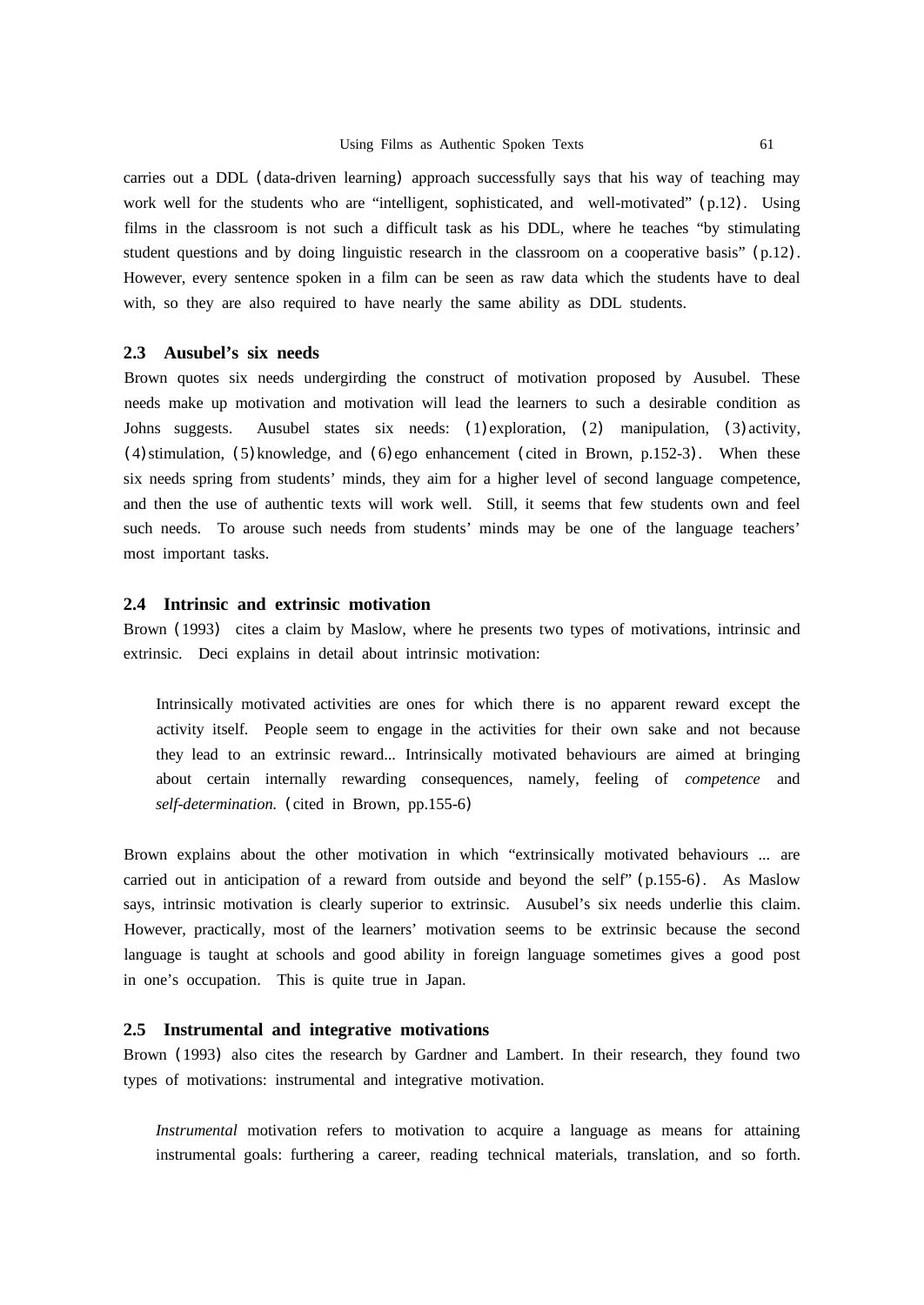An *integrative* motive is employed when learners wish to integrate themselves within the culture of the second language group, to identify themselves and become part of that society. (cited in Brown, 1993, p.153)

Instrumental motivation is almost equal to the extrinsic one. As I mentioned in the last section, learners in Japan mostly have those external motivations. Talking from Maslow's viewpoint, these motivations might not lead learners to higher competence in the use of the target language. It is again the language teachers' task to arouse students' intrinsic motivation (integrative motivation is not always necessary because not all the learners want to immigrate to places where the target language is spoken).

## **2.6 Intrinsic motivation and films**

Films themselves are interesting and fun so that it can arouse students' intrinsic motivation. It seems that films have some kind of power that enables students to deal with the target language while apart from their academic records or professional careers. There are pseudo real-world situations in films, with which many students wish to get more or less contact. In accordance with this, they will come to feel the six needs that Ausubel proposed, they will want and need to explore what they do not know, to manipulate and change the environment with the target language, to do some activities and exercise using the target language, to be stimulated by the target language, to process and internalise the knowledge about the target language, and to be known and accepted by others through the target language. This procedure will lead them through intrinsic motivation.

# **2.7 Facets of language ability in advance**

Next, I will consider the ability in the target language before students start the class using spoken authentic texts. As Macarthy and Carter (1995) say, in informal spoken language the sentences are sometimes or often ungrammatical; verbs or subjects are often dropped. This is because the conversations are "taking place before their [speakers' and hearers'] receptive eyes, a lot of knowledge is shared, and a lot of referents can be mutually taken for granted" (p.209). This pattern is also true of conversations in films. Although the students are watching the scene, they are actually not involved in the conversation. They are only audience members with handicaps in listening comprehension. They cannot share all knowledge with the characters in the film, and at times it is hard for them to figure out the referents which should be taken for granted. In this situation what the students have to utilise is inference or guesswork. The foundation of the inference is the knowledge of core grammar. In other words, solid core grammar knowledge enables students to infer the dropped or elided words that should have been in the sentence. Thus, the students who are going to take the class using films should have mastered solid core grammar.

# **2.8 Listening skills**

This class using films puts focus upon developing fluency in listening. Therefore the students who are going to take this class should have acquired accuracy at a certain level. It does not require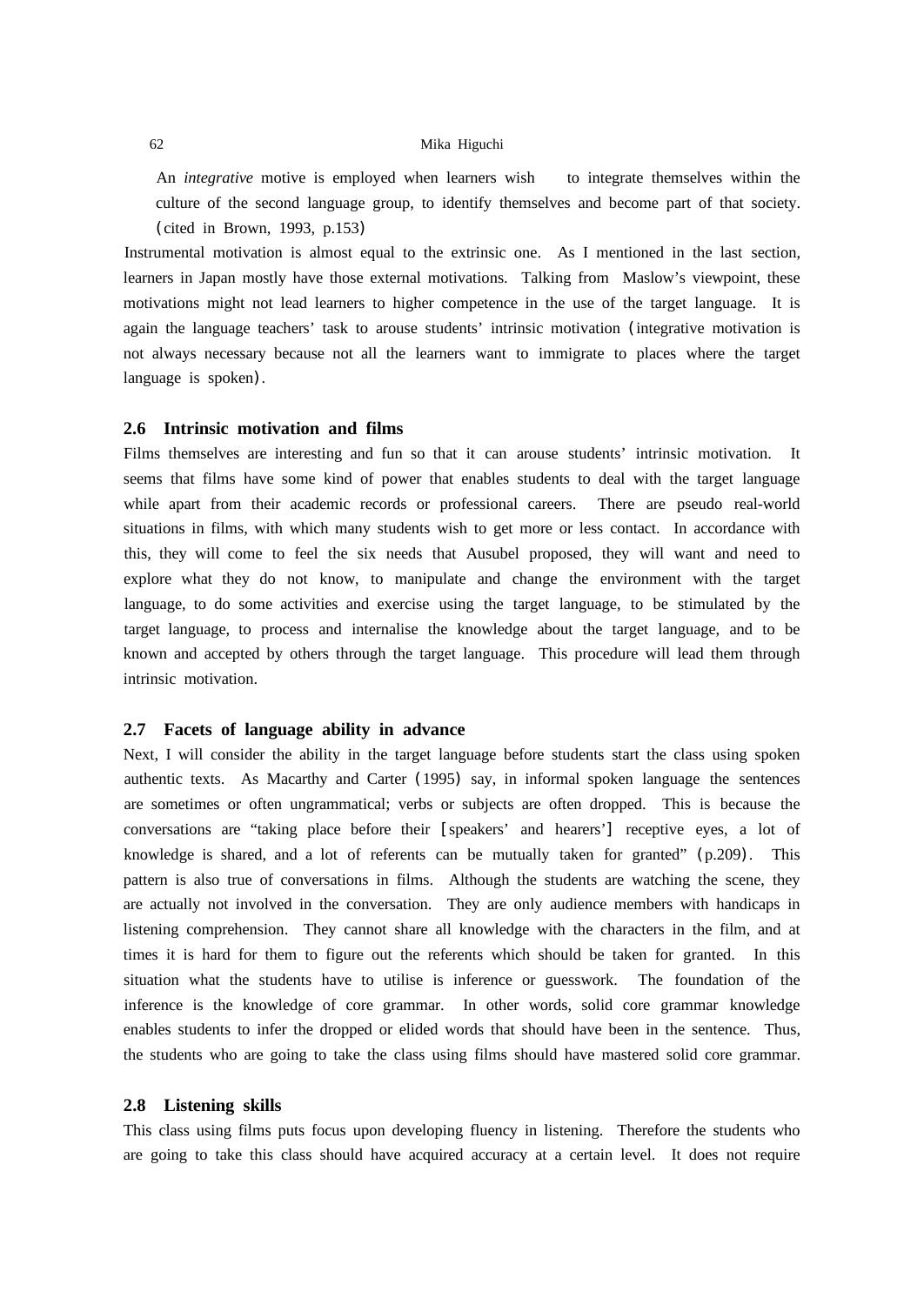such a high level. They should have been trained to improve accuracy in listening at a natural speed spoken in a clear voice. For the improvement of accuracy, coursebooks designed for language learners seem better than the authentic ones, such as general films, because clarity of the voice and acceptable standard English can be seen as important points in training lower intermediate students' comprehension ability in listening. Thus, using authentic texts (in this case a film) is most suitable for upper intermediate or advanced learners.

### **3.1 Selection of the film**

In this section, I will explore the two most important points when we choose a film to study in the classroom. There are a huge number of films in the world so that it is quite hard to select the most suitable one for classroom use. The one with which the class goes should encourage students to learn authentic target language. Firstly I will consider the film's quality in terms of whether it is suitable for classroom use or not.

# **3.2 Property of a film**

Although using authentic texts, here films, puts focus upon developing fluency in listening, as Brown points out "fluency should never be encouraged at the expense of clear, unambiguous, direct communication"(1993: 245). 'Direct communication' means in this case to understand without much trouble. There are a lot of films using too much slang, jargon, strongly accented ways of speaking, dialect, or too fast ways of talking. These films are not suitable for classroom use. Some might argue that to know slang through films is good. However, I would say that slang is in a sense vogue words which fade away quickly. If a student remembers a slang expression in a film and actually uses it later, it may sound too old-fashioned and odd. In addition to this, slang expressions seem to have a strictly limited range of use where they can be used and effectively convey the speaker's thought or feeling. Thus, it is difficult to teach slang in the classroom, even if using films. Slang can be obtained by language learners when they live in a place where the target language is spoken.

#### **3.3 Language level criterion**

Brown (1993) introduces Krashen's term, '1 i', which indicates the learners' comprehension ability. Krashen says "the language which learners are exposed to should be just far enough beyond their current competence that they can understand most of it but still be challenged to make progress. ... If an acquirer is at the stage of level 1, the input he or she receives should contain i 1" (p.280). When teachers consider the vocabulary level and the speaking style in terms of speed and clarity, speech level, language register and so on, this suggestion is very useful and practical.

# **3.4 The contents of the film**

When teachers select a film, it is also very important to pay attention to the contents. There can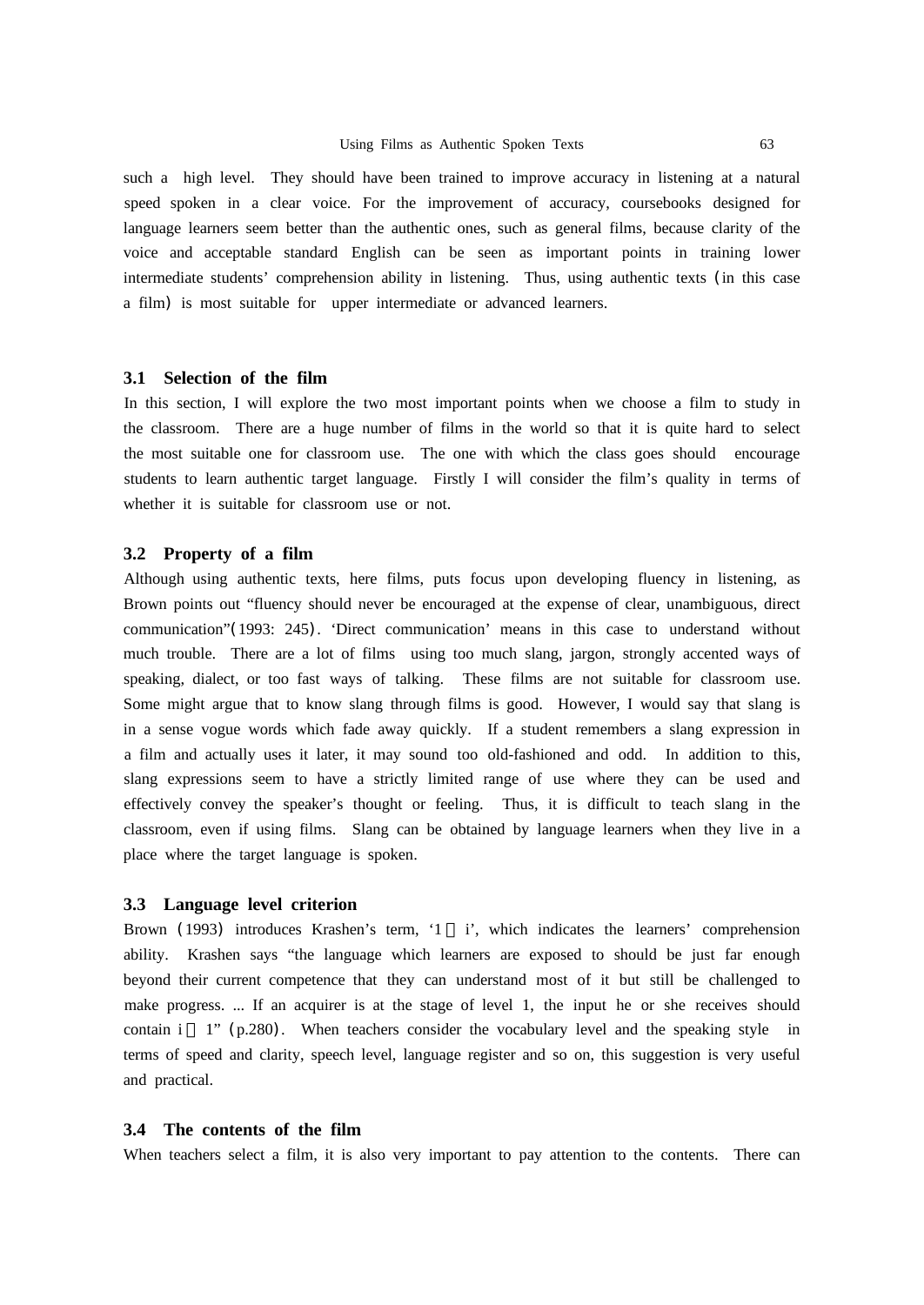be a case in which some themes, scenes, characters, episodes, or overall atmosphere in a film might be offensive to some students. If this happens, even though the participant has already mastered core grammar, and acquired a certain level of accuracy in listening comprehension, and is well-motivated, he or she will not make much further progress. Offended feelings or dislike towards the film prevents the participant from improving his or her skills in second language learning. This is because films originally belong to the domain of arts so that the individual's mentality greatly influences what they watch and listen to. Teachers should understand each participant's cultural backgrounds and other things which might be influenced by their mentality. There are a good many films which do not have such risks cited above and in which the story itself is rather easy. In many cases it is not so difficult to know the preference of the participants in the class. In my case, the students are all Japanese girls aged from eighteen to twenty. Talking from the viewpoint of motivation, some are quite highly-motivated, and some are not so much but are at least interested in learning authentic second language. All of them have mastered knowledge of solid core grammar and even beyond that level. However, their listening comprehension level is lower than their grammatical knowledge and reading skills. Strictly speaking, their accuracy in listening is not very good. I selected *Roman Holiday* directed by William Wyler in 1953 in the U.S. The story is easy and enjoyable for young women. The main characters speak at a natural speed or even slower than usual quite clearly in standard English (a few supporting roles speak in Italian accented English, though). This is a very old film, but their ways of speaking are not old-fashioned; they sound quite standard even today. In regard to these points, this film meets Krashen's term,  $i \in I'$ , and also my proposals for participants' mentality towards the contents of the film.

# **4.1 Need of Adaptation**

Because general films are not produced to build language learners' listening skills, there is a need of adaptation to the film. Firstly teachers should pay attention to the length of a scene which students watch at a time. It seems that videotapes produced as teaching materials can be good models. I examined three videotapes which are designed to use in foreign language classrooms, and found that in these three, one episode takes three to five minutes, no longer than six minutes. This seems to mean that language learners can concentrate on listening to the target language for that duration. Therefore, teachers should select a suitable scene considering the length and also how the scene can be utilised in teaching. Since this class puts focus upon developing fluency in listening, scenes to be shown should be suitable for understanding the overall content. I could find several such scenes to match to these points in *Roman Holiday*. If the teacher is a nonnative speaker of the target language, the script of the film is necessary. The film which the students watch should not contain subtitles either in the students' native tongues or in the target language, since even if the subtitles are in the target language, students tend to depend upon the written phrases, not upon what they are hearing. This often happens because students at this level are much better at reading than at listening in their language skills.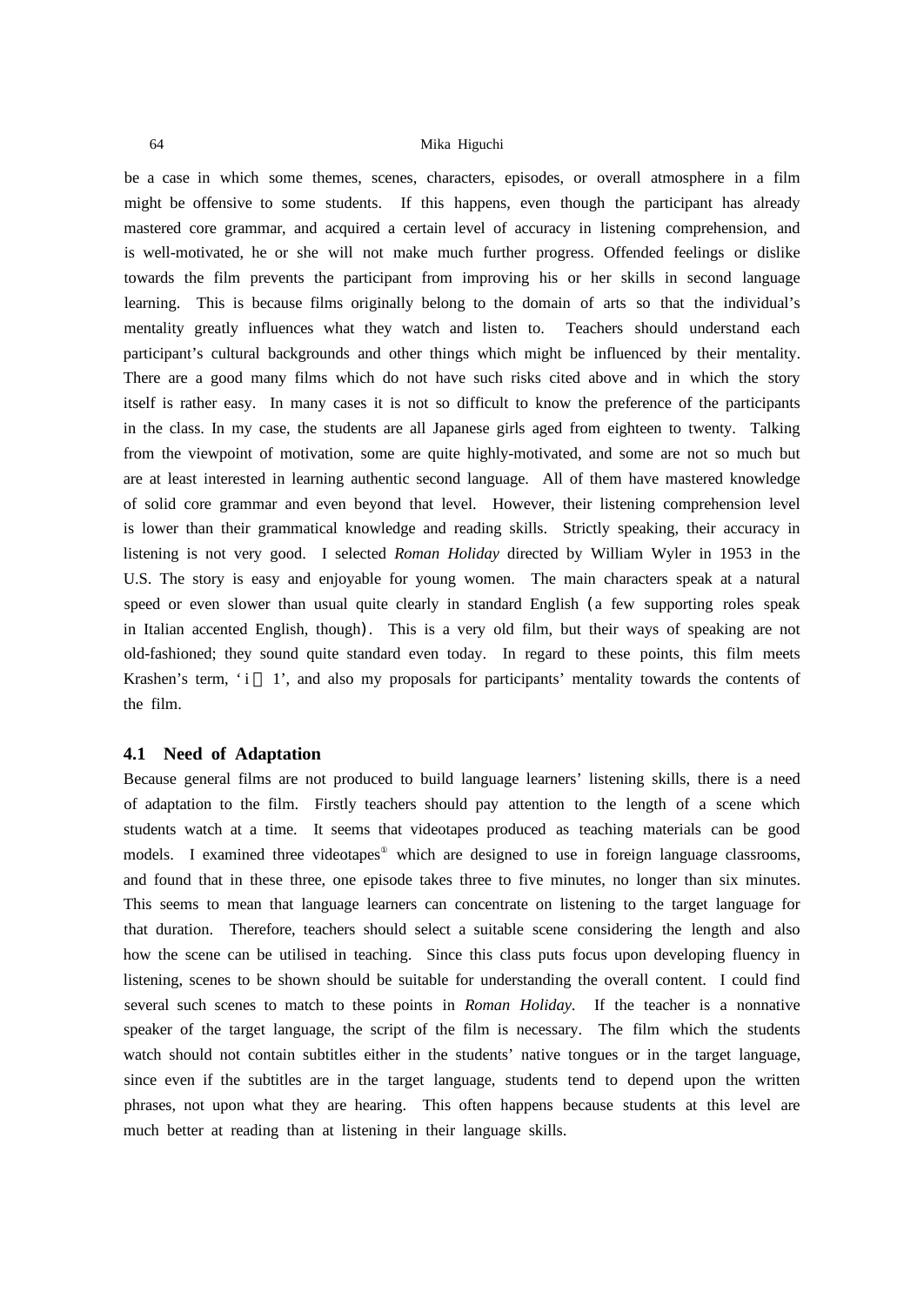## **4.2 Checking the students' comprehension**

To check how much the students comprehend the scene is important and also difficult. Because here the main focus is upon understanding overall content, the usual dictation practice is not suitable. After watching for the first time, the teacher will ask the students about the rough outline of the scene or simple questions. For example, "Who were in the scene?", "Where were they?", "What is the name of the man?", "How did the princess introduce herself to Joe?" and so on. The questions gradually become more detailed. 'True or false' questions sound rather easy, but may be effective to check how much the students understand the overall content of the scene. On answering the questions, some students may depend on the picture in the scene, not what they heard. However, it seems not to be a problem, because this can be seen as an example of 'language-in-action' proposed by McCarthy and Carter (1995); they say that "'language-in-action' involves participants in using language to refer to action in easy and unproblematical ways because they are taking place before their respective eyes" (p.209). If the teacher feels compelled to check the accuracy, dictation practices will be good. Even in this case, the students should be encouraged to try to write down or repeat all the lines which a speaker said at a time. In this manner the students will come to grasp overall content even though not so perfectly, but roughly and correctly.

## **4.3 Illustration-Interaction-Induction**

McCarthy and Carter present an approach 'Illustration-Interaction-Induction', or it is abbreviated to 3Is (1995: 217). This approach occurs at first to supplement the traditional approach of 3Ps (Presentation-Practice-Production). In this film-using class, the 3Is approach seems to be suitable to conduct the tasks for developing fluency in listening. Here illustration is to watch and listen to the scenes in the film. Questions and answers about the contents of the scenes between the teacher and the students are not only checking the comprehension of the students, but also belong to the interaction. Although this class puts focus upon developing fluency in listening, it seems that the teacher should add practice in interaction other than listening for the sake of leading the students to the stage of induction. Other practices should be devised in order to reinforce fluency in listening.

## **4.4 Congruence**

McDonough and Shaw (1993) in their book quote a claim by Madsen and Bowen, which says "effective adaptation is a matter of achieving congruence"(p.83). McDonough and Shaw also cite Stevick's term "bridging a gap" (p.83). There must be some students who are unsure about the contents of the scenes and how much they can follow in the way they are being taught. Therefore practice in other skills (writing, reading, and speaking) are conducted to help learners smoothly progress in fluency in listening.

#### **4.5 Speaking**

After checking how much the students comprehend the contents by questions and answers and true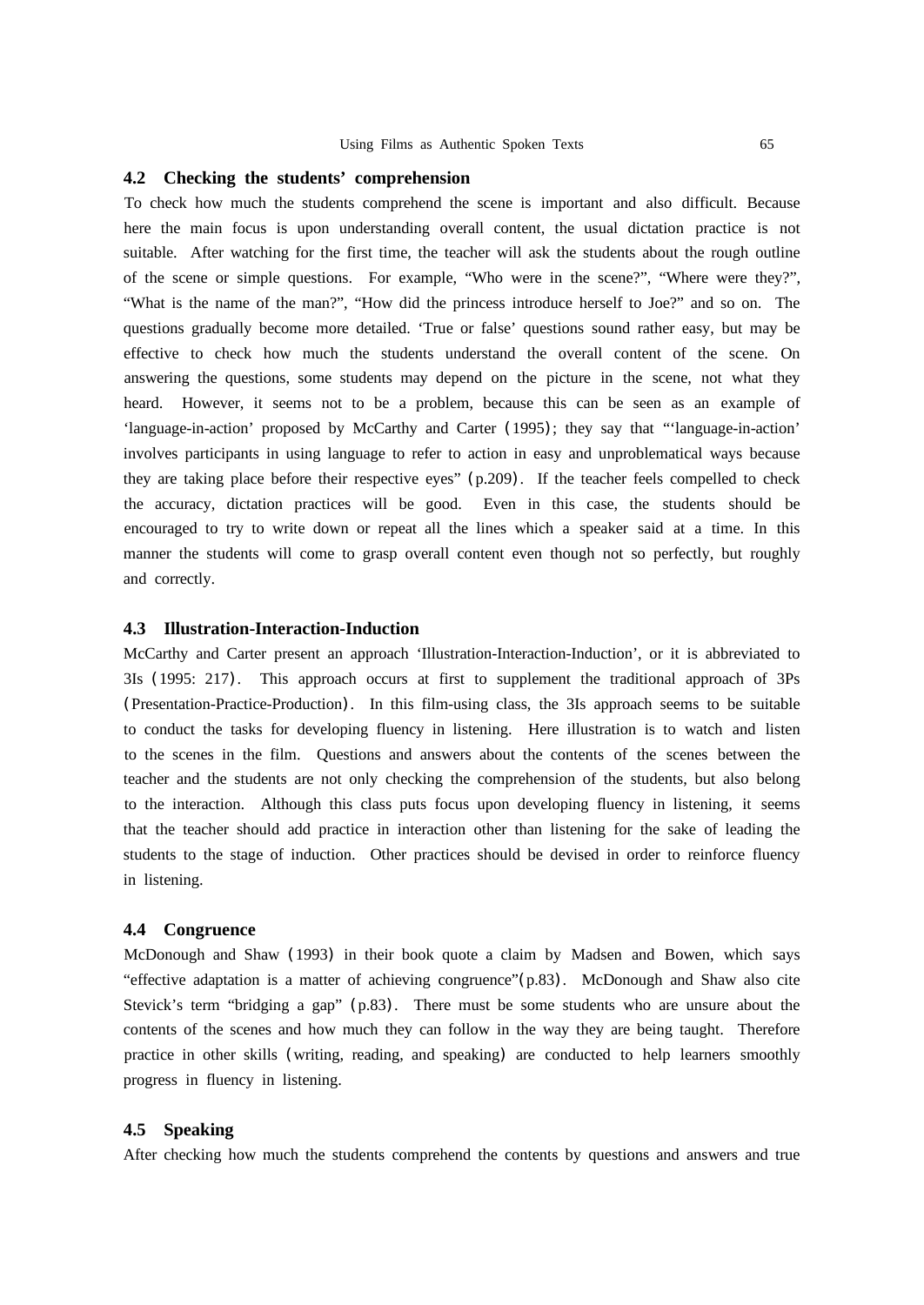or false questions, the teacher may ask some students to tell the outline of the scene. Their answers may be simplified but it is good if they tell roughly the overall content. Role-playing exercise may take place utilising the scene. Here students speak the exact words that the characters in the film spoke; therefore, the script is needed.

# **4.6 Writing**

The teacher may ask the students to write the outline of the scene or their impressions about it. As a more advanced task, the teacher may divide the participants into small groups, and ask them to make their own skits modelling the scene, and write down the skits, then act them out in front of the class.

## **4.7 Reading**

I mentioned previously that the teacher should select the scenes to show in the class, not showing the film all the way through. Therefore there are several episodes which the students do not know, but need to know to move on to the new scene. Here the teacher writes down a summary of unseen scenes and lets the students read them. Through this procedure the students can ascertain what they have watched and listened to so far, and also what they have missed.

## **5.1 Pathway of DK to PK**

Generally elementary level students are taught grammar as matters of DK. Learners are taught 'knowledge about'. Johnson claims that "teaching through DK; through a process of automisation this knowledge becomes proceduralised, and so automatic that it is eventually indistinguishable in performance from knowledge internalised by that pathway [pathway of DK to PK]" (1994: 123). Here what we have to recognise is that DK is the starting point of PK. Students have assimilated knowledge about the target language by being provided grammatical items by teachers or grammar books. Through this training, learners come to proceduralise the grammatical items by themselves automatically. The final stage is to be able to perform smoothly in the target language. Internalisation is essential to develop the automatic procedure into more productive action. The goal of DK can be seen as the perfect mastering of core grammar. The participants in this film-using class can be considered to have reached this level. Therefore, they can be seen to have achieved to the level where they are able to internalise rules from what they are exposed to.

# **5.2 Pathway of PK to DK**

There is another pathway, PK to DK. In the case of this film-using class, the students are on this pathway being directly exposed to the language, namely listening to unknown sentences in authentic spoken language. Johnson points out the danger of the pathway of PK to DK, because in this style DK will never be achieved (1994: 123). However, in the case which I have been arguing, students have mastered core grammar in the sense of DK, so that what they should try next is to acquire PK, in other words, to use their knowledge in actual language performance. Therefore the direct exposure to the authentic spoken language will stimulate their knowledge in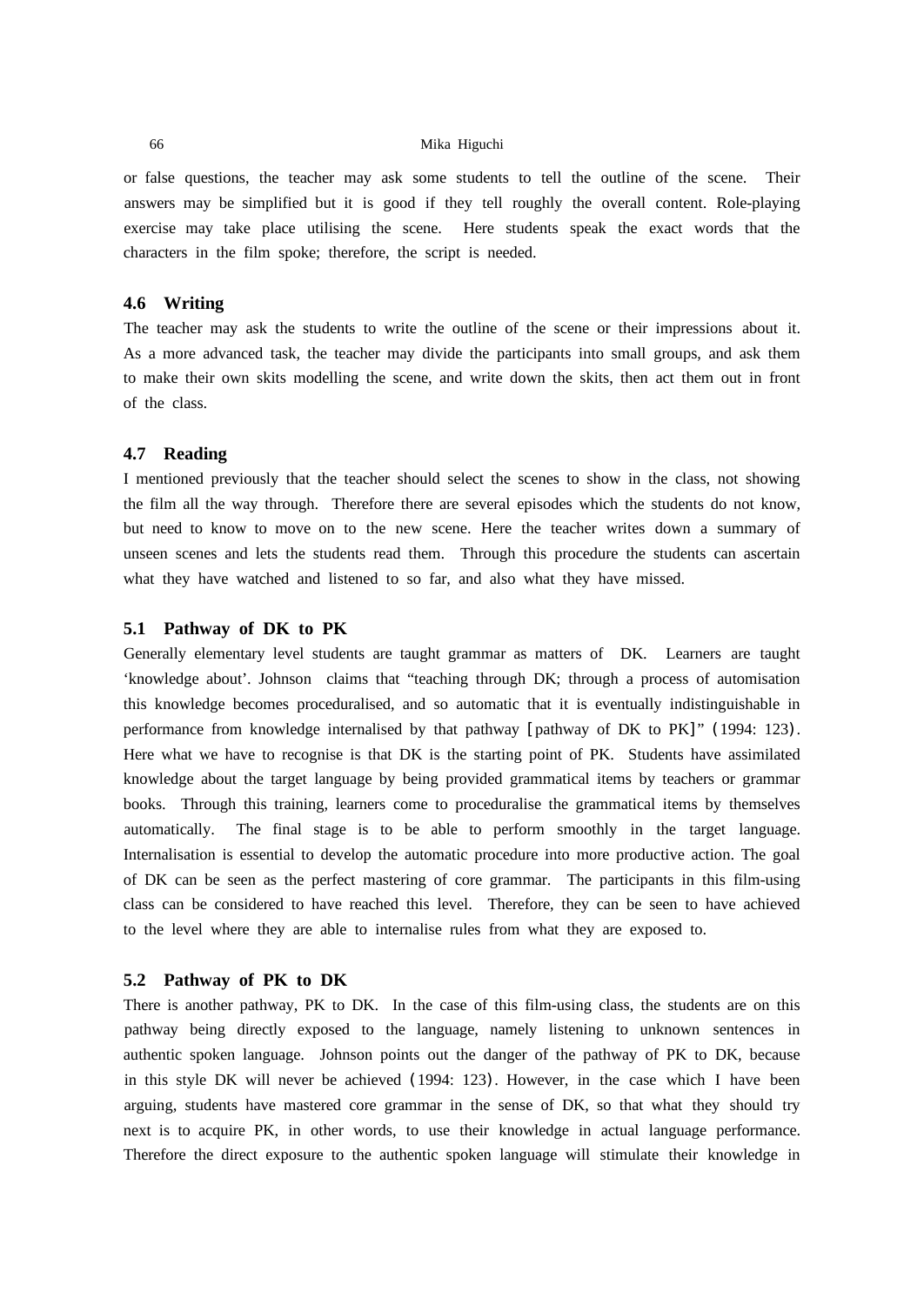their

heads, and lead it to the performance, namely, fluency in listening.

# **5.3 Rule internalisation**

Here I quote two opinions about internalisation or creation of rules by language learners. Firstly, Willis, Shortall, and Johns (1996) say as follows:

Basically, rules are created when the language input is processed in the mind. This either involves only general problem-solving mental processes (when the learner has no linguistic knowledge with to which to compare the data) or the interaction (in the mind) of the data with some other knowledge which the learner already possesses. (p.20)

These three researchers also quote a claim by Smith in their book.

The truth of the matter is that the learners do not take in the rule. They take in examples of the rule which they use to 'crack the code'. So they in fact create or recreate rule systems for themselves. The only thing which is internalised is raw data (input), which as the term 'raw' indicates, has to be processed by the learner and turned into mental representations, i.e., knowledge of some sort. (cited in Willis, Shortall, and Johns, p.20)

# **5.4 Recreation of rules**

Recreation of rules seems to hold true in the case of a film-using class where the main focus is upon developing fluency in listening. The participants have the knowledge as DK, but it is still hard for them to use it actually. When they are directly exposed to the authentic language, in this case listening to the sentences spoken by the characters in the film, they try to go through the procedure of understanding the overall content. What the characters speak can be taken as 'examples of the rule', or 'raw data'. These are proceduralised in their minds and interact with the knowledge which they have obtained previously as DK. At first rules are explained by teachers or grammar books and the learners input each item into their minds; this can be seen as the first creation of the rules. However, this receptive way of creating rules cannot solidly take root in their minds; there is a need for a more productive attitude toward obtaining the rules. Thus, being exposed to the authentic spoken target language, they make great efforts to utilise the rules that they receptively obtained. There they notice seemingly new input and existing knowledge about it. By interaction between these two, they recreate the rule as solid knowledge which is able to become actual performance, in this case correctly grasping overall content. This process of recreation of rules can be seen as internalisation. Films can be a good device for stimulating students' rather frail knowledge in terms of performance.

# **6 Conclusion**

In conclusion, I have been discussing the problems when we use authentic texts, here films, in the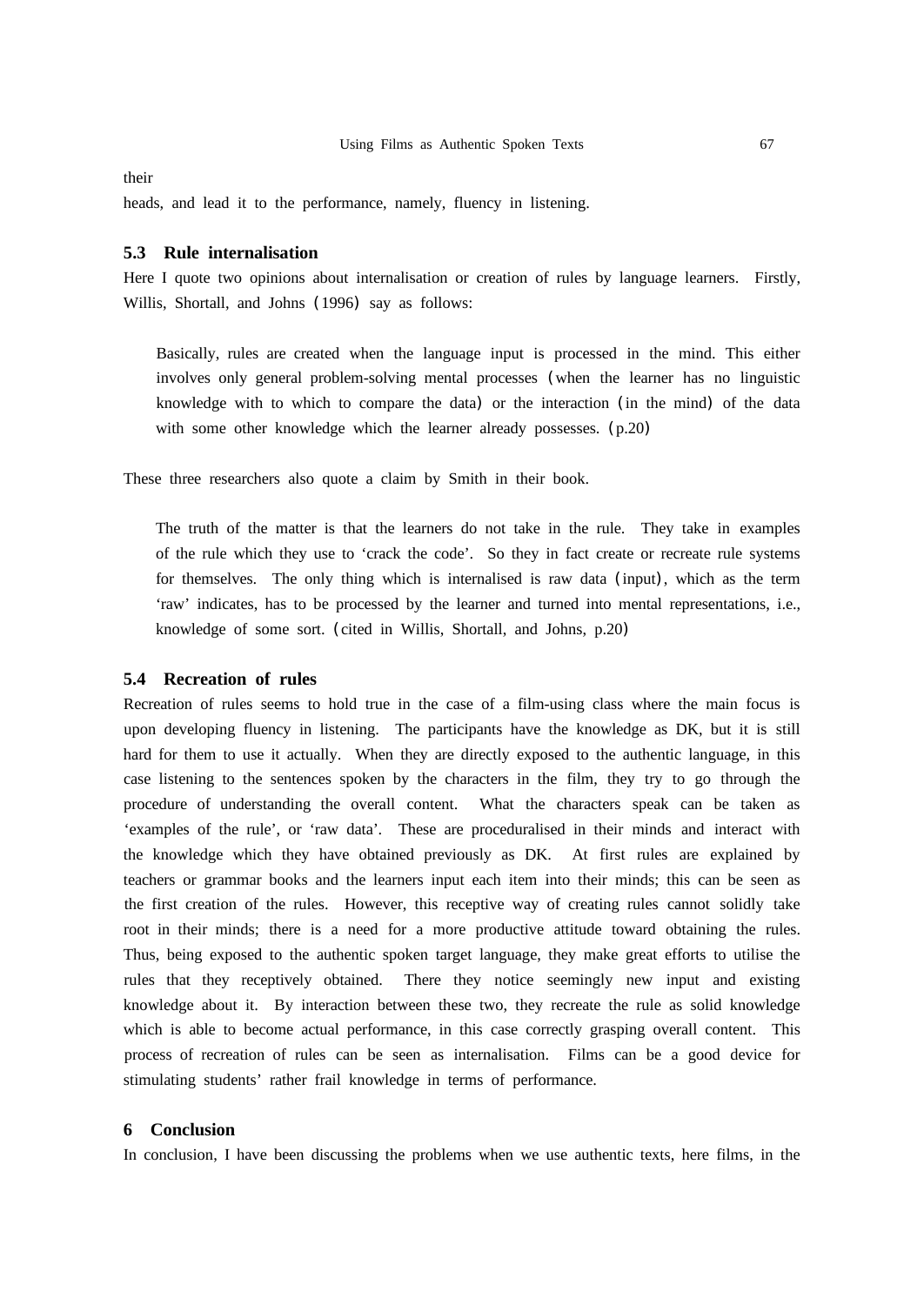classroom. It can be said that whether this way of conducting the class will succeed or not depends on how much the students want to be exposed to authentic spoken target language, to gain communicative competence, or fluency in listening. Even though they are so well-motivated, they should have previously acquired solid core grammar, and a lower intermediate level of accuracy in listening. In terms of the teacher's task, this is much harder than using the usual language coursebooks. The teacher always has to think how to adapt the film to be suitable for the students. In this task he or she should consider how the film can be utilised in order to recreate or internalise rules in students' minds. Nevertheless, using films must be enjoyable (when the teachers pay attention to what I mentioned in section 3) for both students and teachers. When the teachers bear in mind what I discussed in section 4, films can be very good teaching materials to develop students' fluency in listening, which will lead them to gain communicative competence of a higher level.

# **Note**

The three videotapes I examined were *Family Album, U.S.A.* (Cooperson and Lefferts, 1991), *The Snowman* (Natsume and Natsume, 1991), and *Summer in Seattle* (Berlitz School of Language (Japan), 1990).

# **References**

- Berlitz School of Language (Japan). 1990. *Summer in Seattle*. Tokyo: The Berlitz School of Language (Japan) Inc. and C. Itoh and Co., Ltd.
- Brown, H. D. 1993. *Principles of Language Learning and Teaching*. Englewood Cliff, N. J.: Prentice Hall Regents.
- Cooperson, A. and G. Lefferts. 1991. *Family Album, U.S.A*. Tokyo: Japan Broadcast Publishing Company.
- Hunter, I. M. and J. Digton. 1953. *Roman Holiday*. Cine-Script Book (ed.), 1995. Tokyo: Magazine House.
- Johns, T. F. 1991. Should you be Persuaded Two Examples of Data-Driven Learning materials. In Johns and Kings (eds), *Classroom Concordancing ELR*.
- Johnson, K. 1994. Teaching Declarative and Procedural Knowledge. In M. Bygate, A. Tonkyn and E. Williams(eds), *Grammar and the Language Teacher*. Hamel Hampstead: Prentice Hall.
- McCarthy, M. and R. Carter. 1995. Spoken grammar: what is it and how can we teach it? *ELT Journal*, 49 (3): 207-18.
- McDonough, J. and C. Shaw. 1993. *Materials and Methods in ELT*. Oxford: Blackwell.